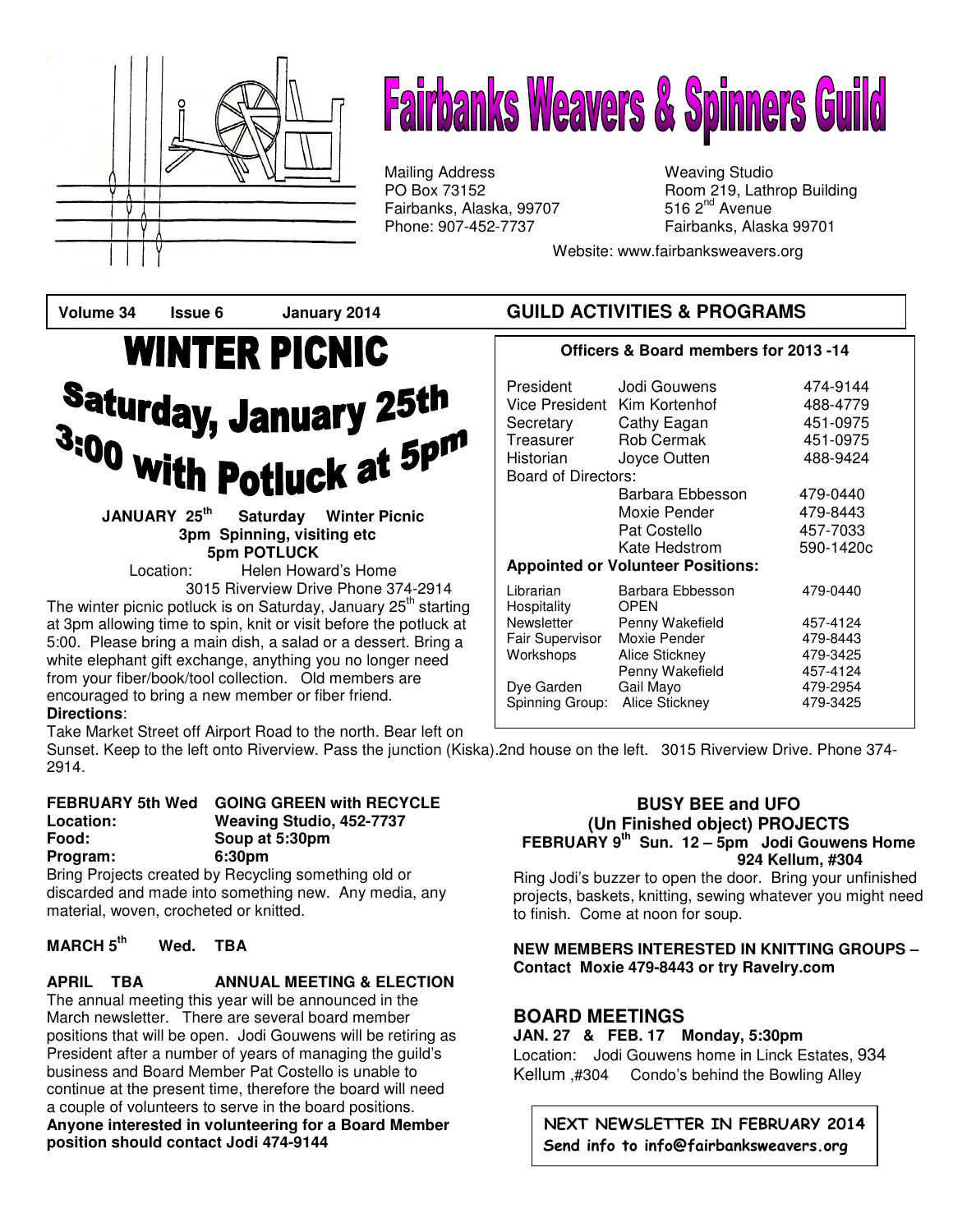## **PRESIDENTS LETTER JANUARY 2014**

 I hope the holidays have given each of you the chance to spend time with family and friends - including your fiber friends.

 At the start of each new year, many of us make the same resolutions which often don't' last - eat better, clean closets, exercise more. Instead, this year make a FUN FIBER resolution. Resolve to spend time each week or month on the fiber projects you enjoy most. Plan and complete some things you haven't done before but would love to try - OR - Realize a sense of accomplishment when you finish those older projects. Make 2014 a Year of Fiber Fun!

 This is also a year the Guild could use your help and participation. In April the Guild will be holding our annual election of officers and board members. I have enjoyed my several years as Guild President, but have decided to step down at the end of this term. If you are willing to help guide the future direction of the Guild, please let me know in what capacity you might be willing to serve. Also, if you have a suggested idea or topic for a monthly meeting please let me know. The Guild will only continue to exist in Fairbanks if we can get our members to participate.

Wishing each of you a year filled with successful and enjoyable<br>projects. Undi Gouwens fiberarts projects.

# MEMBERS IN THE NEWS & THANK YOU'S

A Big Thank you to **JODI GOUWENS** for selling the Guilds **HOLIDAY CARDS** & scarves at the bazaars raising \$500 for the guild. Also for acting as the Guild President for the past few years, keeping everyone organized and on task.

**Welcome to New Member: HEATHER CURREY,** a knitter and now a new weaver will lots of weaving projects planned.

Look for **GAYLE HAZEN** at the Curling scoring table in SOCHI, RUSSIA **THANKS** to **MOXIE PENDER & SUE COLE**, for presenting and sharing their machine knitting experiences.

**THANKS TO HELEN HOWARD** for hosting the **WINTER PICNIC** again this year. It was so much fun with the white elephant gift's wanted by everyone.

#### **IN OUR EMAIL BOX: "GLIMPSE" A TAPESTRY BY HELENE HERNMARCK**

http://new.artsmia.org/stories/tag/helena-hernmarck/

**CONTACTS FOR KNITTERS FROM OUR KNITTERS** HAIRDO'S FOR ALPACA'S Thanks to Moxie http://distractify.com/fun/humor/the-mostridiculously-good-looking-alpaca-hairdos/ **Stitch Counter for knitters:** 

**To order contact** Moxie 479-8443

https://www.grellowgray.com/Grellow\_Learn.php https://www.grellowgray.com/Grellow\_Shop.php

#### **OVER 300 BLANKETS COVER A LARGE PARKING LOT IN DOWNTOWN PHOENIX, AZ**



Ground cover with blankets knitted or crocheted to create the above image. Blankets were then passed out to the homeless. It was commissioned by the City of Phoenix Office of Arts and Culture Public Art Program, and was supported in part by the National Endowment for the Arts Our Town grant to ANN MORTON, local artist. (Note the shadows of the people looking at all the blankets)



#### **SWEATER REDUCTION QUESTION**

Hello—Am hopeful you might be able to put me in touch with someone who would be able to alter a cardigan sweater for me. It is a mohair yarn and it is simply too large for me. I love it dearly, and if it's possible to re-size/alter it a bit, I'd be most appreciative. My work phone is 907-452-6631, cell phone 907 590-5355 and my home phone is 479-4744. Thank you for taking time to read this. Carole Romberg

Check out the **INCREDIBLE SNOWFLAKE PHOTOS** on ALASKA DISPATCH

http://www.alaskadispatch.com/slideshow/photos-insidebreathtaking-world-snowflakes-magnified

#### **Here's an amazing crocheted garden:**

http://www.crochetme.com/blogs/inside\_interweave\_croche t/archive/2013/12/06/backpage.aspx?a=kr131228&mid=353504&rid=2768806

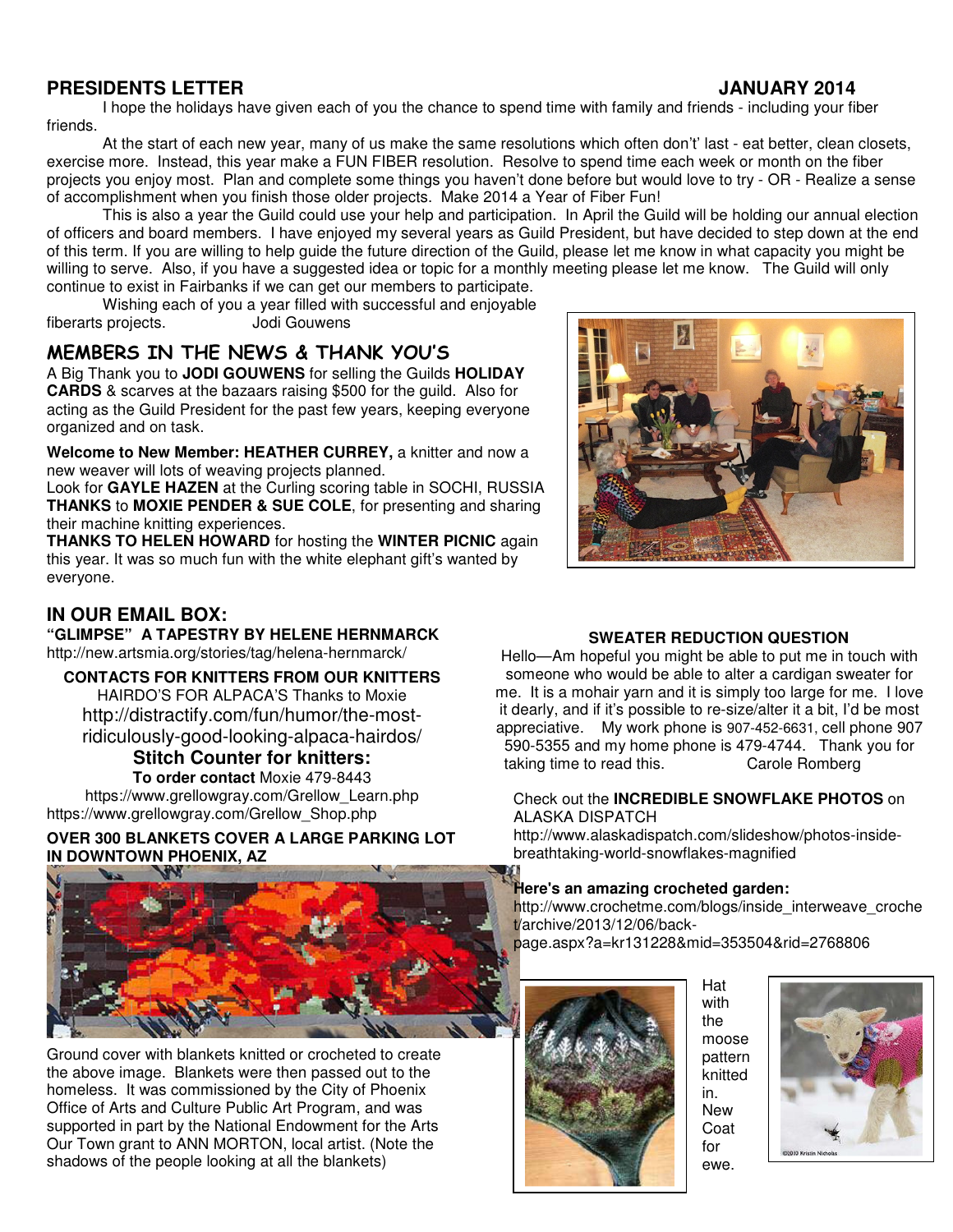

#### **SPINNING WORKSHOPS OFFERED in Fairbanks & Anchorage**

The Fairbanks classes are taught by Susan Willsrud in partnership with Calypso Farm and The Folk School.

#### **SPINNING WORKSHOPS with SUSAN WILLSRUD**

**JANUARY TUES. 14th, 19th, 24th BEGINNING SPINNING**  TIME: 6-8pm at the Folk School. The class will cover wheel basics and wool spinning basics.

#### **FEBRUARY 1st & 2nd SPIN CREATIVE ART YARNS**  $TIME: 9am - 4pm$

Learn techniques to create a number of different, fully functional art yarns using a variety of core spinning and creative plying techniques.

 Sign up by visiting: thefolkschoolfairbanks.org/ http://thefolkschoolfairbanks.org/ai1ec\_event/beginningspinning/?instance\_id=3221

Just click on the calendar and the class and link to register

#### **ANCHORAGE Spinning Workshops – January 24-26, 2014**

#### **Anchorage Weavers & Spinners Guild Workshops**

Amy Tyler Spinning Workshops – Sign up for an Amy Tyler workshop. Friday evening, Jan 24th, six hour classes on Sat, Jan 25th and Sun, Jan 26th.

http://www.anchorageweavespin.org/workshopsf

#### **WEAVING CLASSES begins: THURS., JANUARY 23 ART 127: INTRO WEAVING CLASS for 2014 begins on THURSDAY January 23, 2014 at 6:30pm**

CLASS SCHEDULE: Tuesday and Thursday evening<br>HOURS: 6:30 to 9:00pm 6:30 to 9:00pm LOCATION: Weaving Studio, Rm 219, Lathrop Bldg. 516 2nd Ave. STUDIO PHONE: INSTRUCTOR: Dannetta Wakefield, 378-3324 DESCRIPTION: Fundamentals of weaving taught through basic techniques and processes for Tapestry and woven structures on four harness looms. Includes instruction in loom terminology and function, process of warping and threading, basic methods of pattern drafting and designing, planning color and texture in weaving.



Beginning Weaving class FALL 2013 Alpaca Scarf by Nicole Wade

# **ART 227: WOVEN FABRIC DESIGN: BLOCKS & UNITS**

**begins on Thursday, January 23 at 5:30pm**  DATES: Tuesday & Thursday<br>HOURS: 5:30 to 8:00pm 5:30 to 8:00pm LOCATION: Weaving Studio, 452-7737, Rm219, 516 2<sup>nd</sup> Avenue.

Instructor: Dannetta Wakefield, 378-3324

COURSE DESCRIPTION: This course incorporates an understanding of the function of the loom and related tools with a more individualized and creative approach to concept and construction of a textile structure. This course will build on the techniques learned in basic weaving by further investigating woven structures that create BLOCKS OF PATTERN with threading Units that work independently from each other. Structures to explore will be Doubleweave, Summer & Winter, Bronson Lace, Tied Overshot, Pique, Taquete, Double two tie (plaited twill) )t Lace, Honeycomb, Double weave, Crackle, Deflected warp & weft and Patterned weaves such as Summer & winter, Overshot. Turned Twill, Advancing, M's & W's, Snowflake and Shadow. CALL: 452-7737 to express an interest. LOCATION: Weaving Studio, Rm. 219 TIME: 5:30pm FEE: Semester long \$275

#### **JANUARY 30 8 Week DAYTIME WEAVING CLASS**

Beginning or Advanced program on Tuesday/Thursdays TIME: Adjustable on Tues/Thursdays or Saturdays from Noon until 5:30pm on Tues/Thursday; 3:30 on Saturdays. CALL: 452-7737 To express your interest. LOCATION: Weaving Studio, Rm 219, 516 2<sup>nd</sup> Avenue FEE: \$175 for a colorful pattern sampler & alpaca scarf

#### **SATURDAY FEBRUARY 1 WARP UP for Spring Weaving on Cards/Tablets, Inkle or Rigid Heddle**

Refresh your warping skills. Make a loom & warp. INSTRUCTOR: Penny Wakefield, CALL: 452-7737 to express interest LOCATION: Weaving Studio, Rm. 219 TIME: 12 to 3:00pm<br>FEE: FREE for the FREE for the warping instruction.

.

## **COMING THIS SPRING ' Light workshop"**

LIGHT UP your WEAVING, t-shirts, pins with LED'S & OPTIC'S Express your interest by calling the Weaving Studio 452-7737

**TOWEL CHALLENGE is STILL ON TO ALL WEAVERS Weave, knit, crochet, embroidery that towel and bring to the Annual Meeting.**